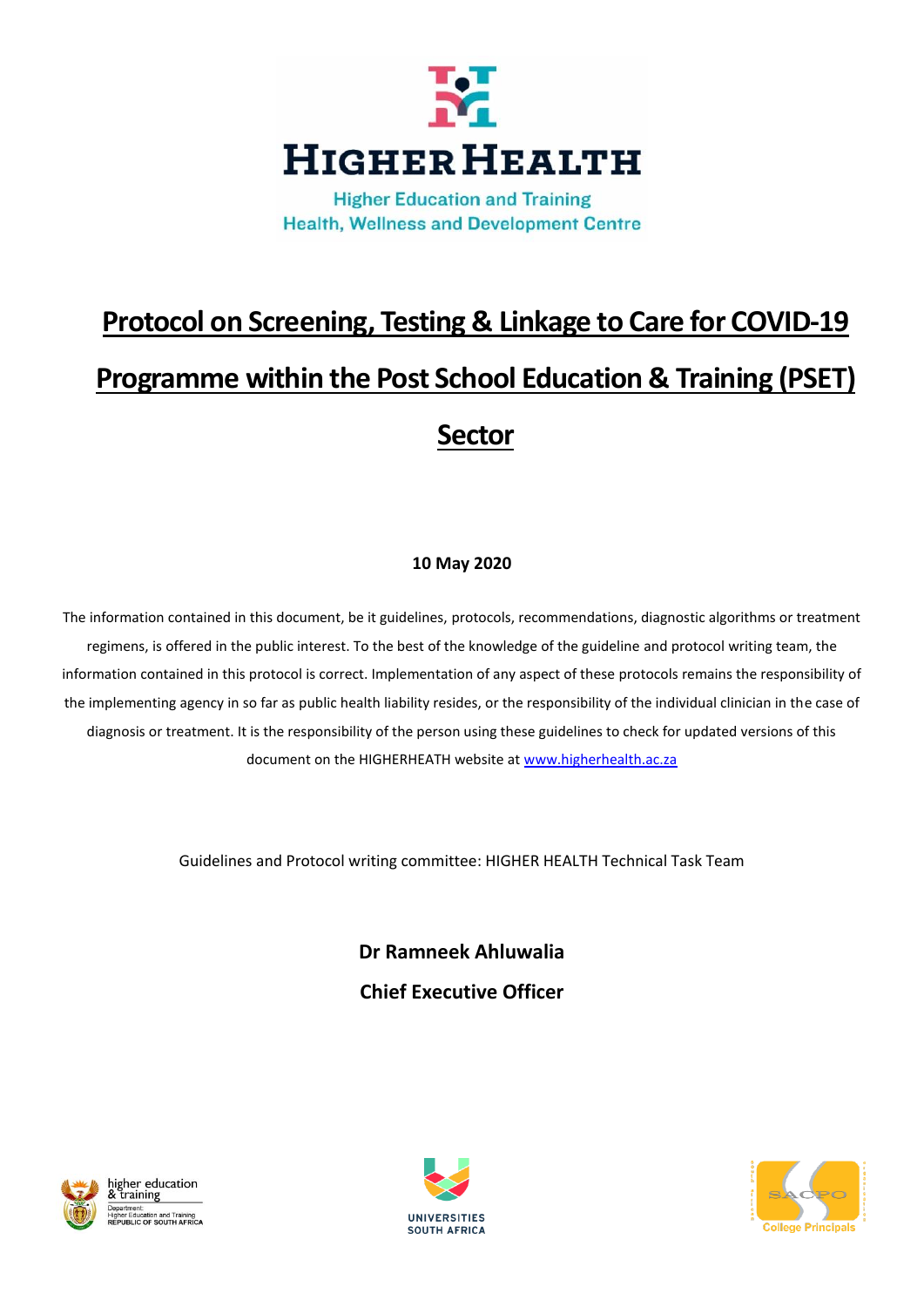# **Contents**

| Option 1 - Technology-Based- HIGHER HEALTH INTEGRATED DIGITAL COVID19 SCREENING SYSTEM:                  |
|----------------------------------------------------------------------------------------------------------|
| Option 2 – Mass Screening at Campus Entry Points Through Establishing Screening Stations at all Campuses |
|                                                                                                          |
|                                                                                                          |
|                                                                                                          |
|                                                                                                          |
|                                                                                                          |
|                                                                                                          |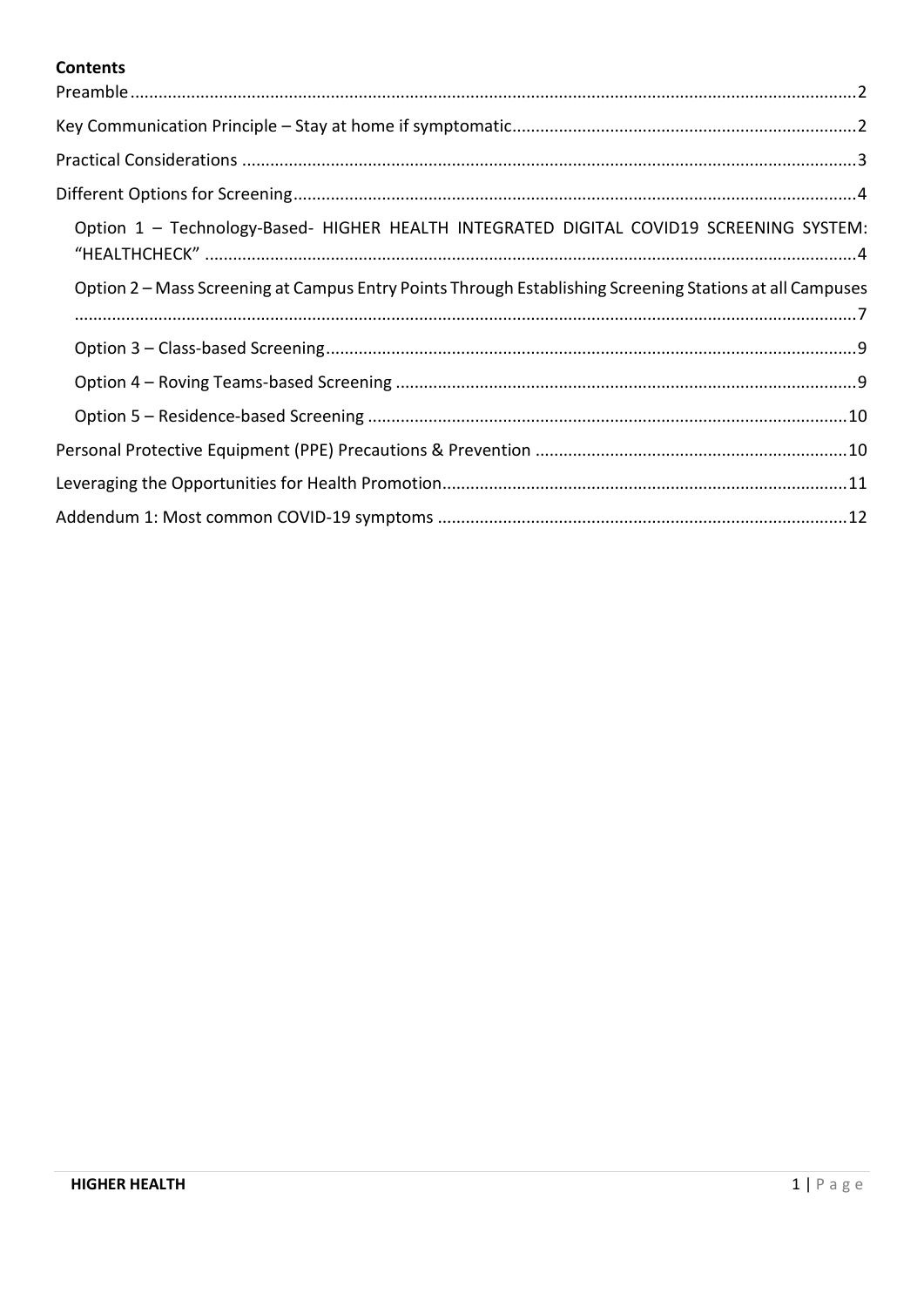#### <span id="page-2-0"></span>**Preamble**

The severity and rapidly expanding epidemic of COVID-19 has placed significant need for a Screening, Testing, Contact Tracing, Self-Isolation, and Linkage to Care protocol as a guideline for interventions at each campus. HIGHER HEALTH is supporting DHET and all the Post-School Education and Training (PSET) sector institutions, which includes Universities, Technical and Vocational Education and Training (TVET) Colleges, Community Education and Training (CET) Colleges, and the Skill Sub Sector Centres in their efforts to combat COVID-19.

HIGHER HEALTH will be supporting campus efforts to ramp up the Education of all Students and Staff on COVID-19 as well as COVID-19 Screening, Testing, and Linkage to Care support for all students and staff entering the campuses post lockdown. Further to this, HIGHER HEALTH is also putting additional infrastructure both in the form of Daily Screening for all Students and Staff entering our campuses as well as additional infrastructure towards increasing essential clinical and psycho-social health services towards increasing Testing, care and support services for all affected students and staff, especially who will be screened positive or considered high risk for COVID-19. This being a notifiable disease, quick isolation of students and staff that are screened and tested positive is critical towards limiting further spread. HIGHER HEALTH is working very closely with the National, Provincial, and District Department of Health, NICD, CDC, and other support services towards an integrated model of care and support for all our Students and Staff. HIGHER HEALTH has developed this protocol to assist and guide institutional management on operational measures available for Screening, Testing, Self-Isolation, Contact Tracing and Linkage to care. This protocol contains guidance on options to be considered for the setting up of different options for screening for COVID-19 as well as guidance on Testing, Contact Tracing, Self-Isolation, and Linkage to Care.

#### <span id="page-2-1"></span>**Key Communication Principle – Stay at home if symptomatic**

Each institution must develop appropriate protocols for daily COVID-19 symptom screening for staff and students. This will need to include the following considerations:

- a. The most important principle is that institutions should try to ensure that students and staff with **ANY COVID-19** symptoms should not come to the institutions. They should stay at home.
	- Symptomatic persons can acquire and transmit to others on the way to and from institutions as well as at institutions.
- b. The current laboratory tests are cumbersome, time-consuming and no adequate rapid point-ofcare test is available that can adequately diagnose the virus.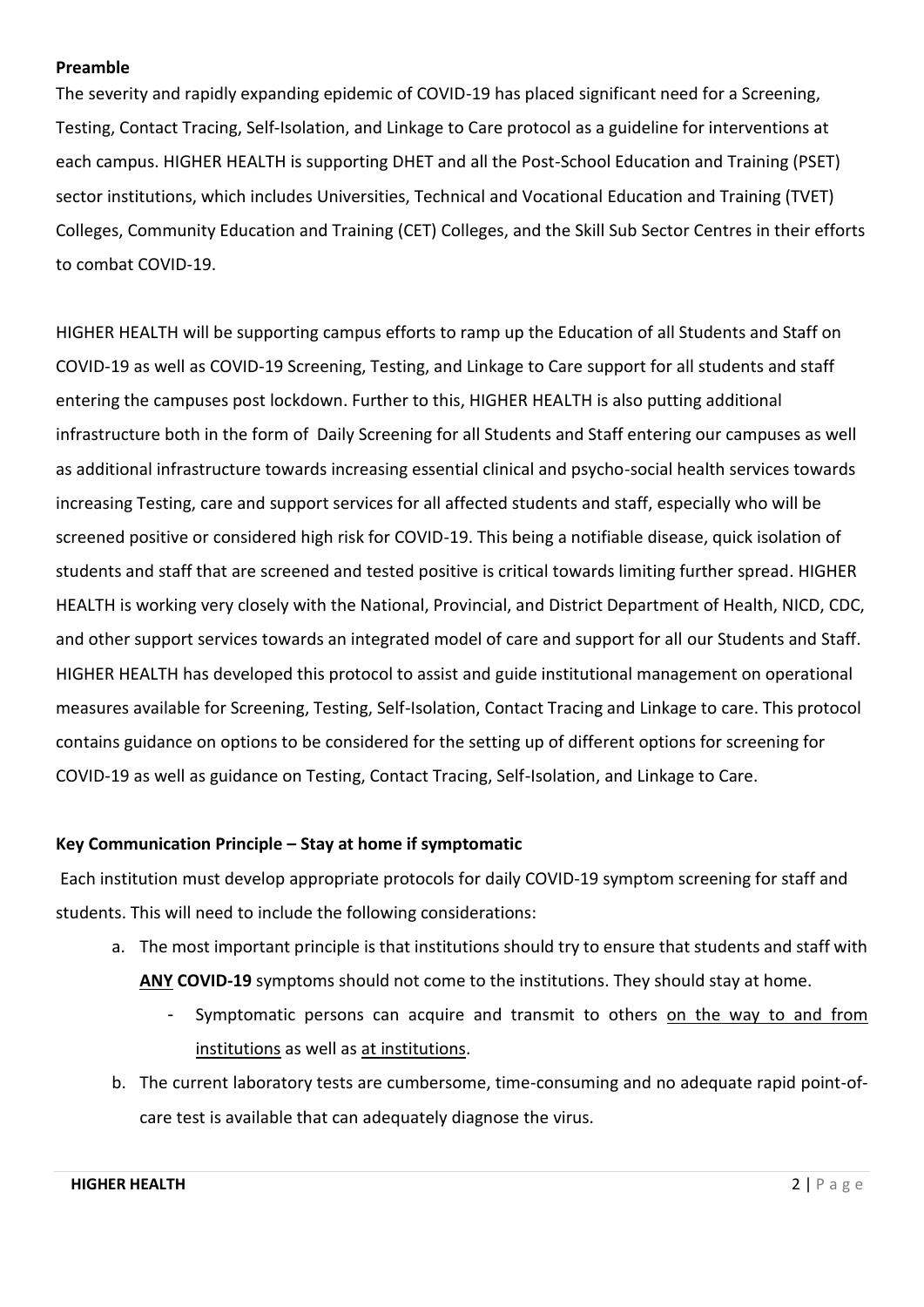- c. Most SARS-CoV-2 infections are asymptomatic or minimally symptomatic, and therefore cannot be detected by symptom screening.
- d. A very important guidance is that every institution should try to ensure that all staff and students wear cloth masks all the time both on the way to, and from, the institution as well as within the institution. Management always needs to impose strict measures towards enforcing the mandatory wearing of cloth masks.
- e. Social distancing of 2 meters between students, staff, and any other individuals needs to be strictly adhered to at any given time within our campuses. Institutions should try to ensure that there is never hand-to-hand contact between any students and staff.
- f. Communication about staying at home when symptomatic is critical.
	- Any person who arrives at an institution with COVID-19 symptoms is a failure of communications.
	- Those individuals that come to institutions with COVID-19 symptoms will be referred to government testing sites and, other linkages to care sites for COVID-19.

#### <span id="page-3-0"></span>**Practical Considerations**

Each PSET institution will have to develop institution-specific processes, based on the following considerations:

- a. Some institutions have a single campus while others have many.
- b. Institutions may have a single-entry point or multiple entry points. Due to the exercise being undertaken, there must be restrictions at each of these entry points.
- c. All staff, students, service providers, or any other individual entering the institutions, need to be screened daily.
- d. Certain categories of institutions may have many students off-campus, such as those on project/research work or who have been allocated to industry partners for experience/internship, and these students should follow any institution workplace protocols on COVID-19.
- e. All screening needs to be linked to SARS-CoV-2 testing. This protocol guides each institution to put systems in place for determining where those individuals with symptoms are sent for testing and care.
- f. Where possible, all screening should be done using the HIGHER HEALTH- Department of Health (DOH) Integrated Digital Solution (HealthCheck). The public health systems then need to ensure that persons are traced and tested.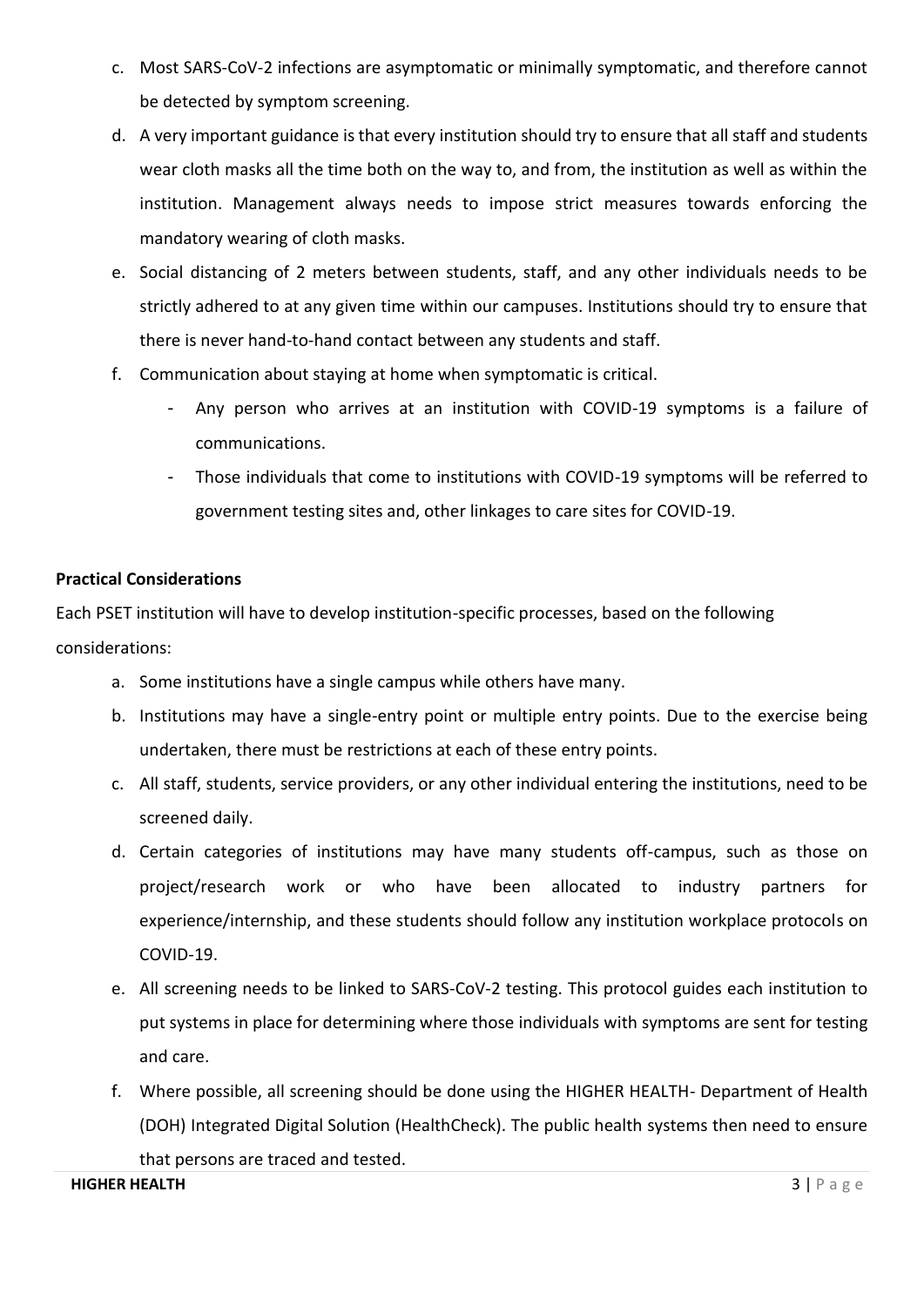- g. Students and staff need to know where to go for testing if they are symptomatic. HIGHER HEALTH, in support from Department of Health (DOH) will share a list of the nearest COVID-19 testing facilities, isolation facilities, and quarantine centres to all the campuses for guidance.
- h. The wearing of cloth face masks is now public policy and all staff and students should always wear these when in public, when commuting to and from campus on public or private transport, at campuses or even when meeting elderly or immune-compromised people at homes.

#### <span id="page-4-0"></span>**Different Options for Screening**

Each institution in support with HIGHER HEALTH can decide on which forms of screening they wish to institute. It is highly recommended that each institution institute Option 1 below PLUS a selection of the others. All screening options are linked to the Integrated Government District Data Systems that track those with symptoms and link them to testing, Self-isolation, and care.

# <span id="page-4-1"></span>**Option 1 – Technology-Based- HIGHER HEALTH INTEGRATED DIGITAL COVID19 SCREENING SYSTEM: "HEALTHCHECK"**

Workplace and study environments, including PSET institutions across the world, are looking to leverage technology to screen staff and students for symptoms BEFORE they get to their place of work/study. HIGHER HEALTH, in support with DHET has developed a Digital Screening Assessment and mapping tool known as HIGHER HEALTH Integrated Digital Covid19 Screening System ("HealthCheck"), which is integrated with the National Department of Health's (NDOH) official screening tool that allows for early detection, mapping, and management of COVID-19 cases using DATA FREE: USSD, WhatsApp and a simple web-based form which is available for all students and staff. HIGHER HEALTH Integrated Digital Covid19 Screening System ("HealthCheck") works in four easy steps:

**Step 1: Daily Screening**. Staff and students will be encouraged to do a daily COVID-19 screening on the HIGHER HEALTH Integrated Digital Covid19 Screening System ("HealthCheck") through their channel of choice.

**Step 2: Risk Classification**. Once the check has been completed, actions are suggested for those screened positive based on NICD and NDOH guidelines in three categories of support:

#### **a. Self-Isolate**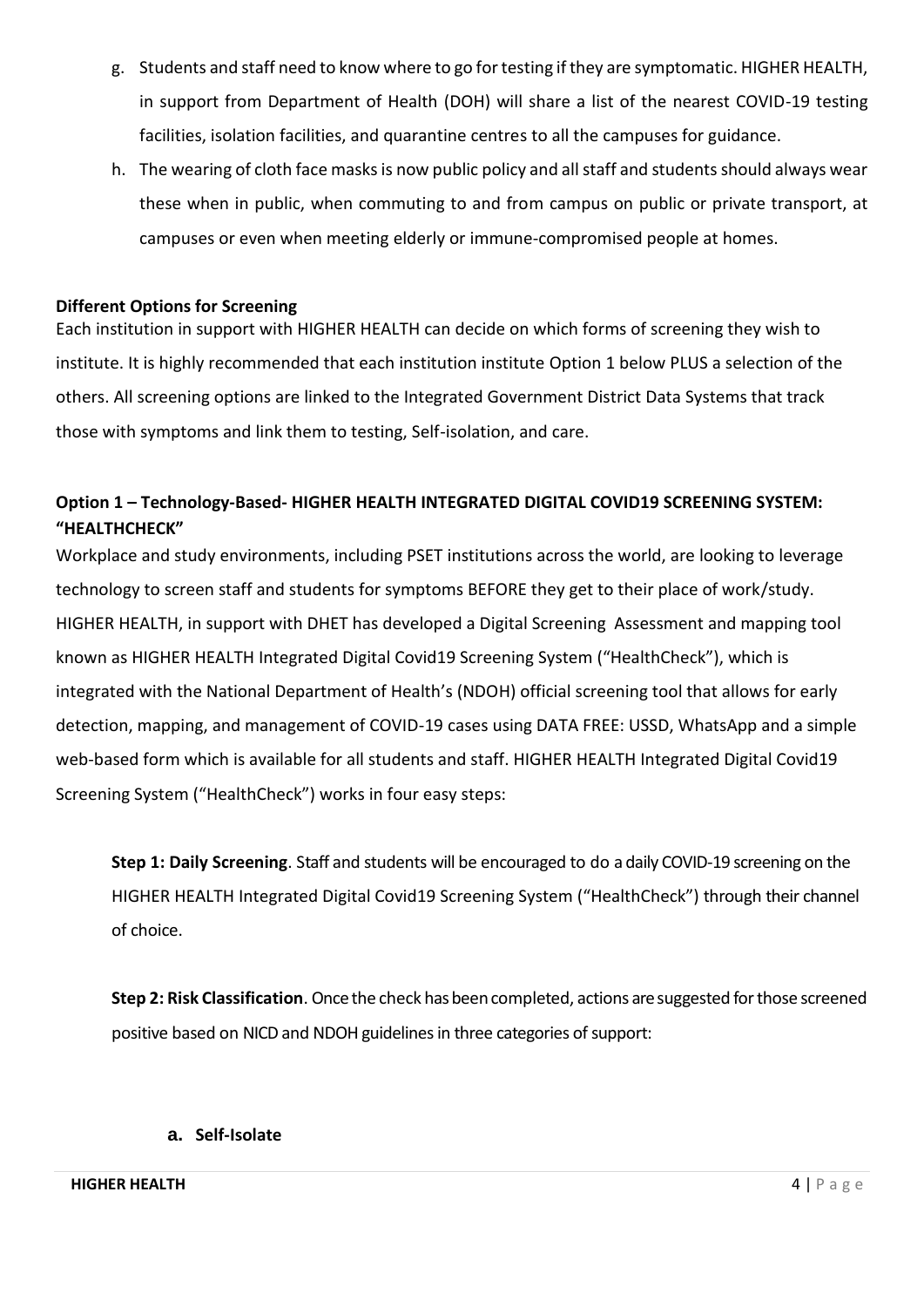- **b. Test**
- **c. Seek Emergency Care**

**Step 3: Verification**. Before entering campus, students and staff must show that they have completed the daily HIGHER HEALTH Integrated Digital Covid19 Screening System ("HealthCheck") and are clear to enter the campus.

**Step 4: Follow up**. Students and staff who have been classified as moderate or high risk, will be linked to the NDOH tracking and tracing process immediately.

These steps are highlighted in the image below:



Staff and Students will be encouraged to do a daily HealthCheck through their channel of choice. Alternatively they will be screened before entering campus.

|                                                                                                                                                                                                                             | <b>Higher Health</b> |                                                                  |
|-----------------------------------------------------------------------------------------------------------------------------------------------------------------------------------------------------------------------------|----------------------|------------------------------------------------------------------|
| Thank you for coming forward an<br>for contributing to the health of a<br>citizens AND stopping the spread<br>of the virus $\bullet$ . If you suspect yc<br>may be infected, please help us I<br>answering a few questions. | 16:03                | $-121$                                                           |
| To continue, please confirm that<br>you accept our terms and<br>conditions                                                                                                                                                  |                      |                                                                  |
| Reply<br>ACCEPT - to accept the terms as<br>conditions<br>MORE - to read the t&cs.                                                                                                                                          |                      | Do you feel very hot or cold. Are you sweating                   |
|                                                                                                                                                                                                                             | Accep                | or shivering. When you touch your forehead,<br>does it feel hot? |
| How old are you?                                                                                                                                                                                                            |                      | Reply                                                            |
| 1. < 18                                                                                                                                                                                                                     |                      | 1. YES                                                           |
|                                                                                                                                                                                                                             |                      |                                                                  |
| $2.18 - 40$<br>$3,40-65$                                                                                                                                                                                                    |                      | 2. NO                                                            |



Once the check has been completed, actions are suggested based on NICD and NDOH guidelines





 $\odot$ **SEEK EMERGENCY CARE** 



Before entering campus, students and staff must show that they have completed the daily HealthCheck and are cleared to continue onto campus.





For those students and staff who have been classified as moderate or high risk, they will be entered into the NDOH tracking and tracing process.

The HIGHER HEALTH and National DOH Integrated Digital Solution for COVID-19 is a multichannel, multilanguage, data-generating and NDOH Verified tool accessed on a mobile phone as explained below:

- a. **Multi-Channel**: HealthCheck will be made available on **WhatsApp**, **webform [\(www.higherhealth.ac.za\)](http://www.higherhealth.ac.za/)** and zero-rate **USSD** to ensure access for all staff and students
- b. **Multi-language**: HealthCheck will be made available in multiple languages, starting with **isiZulu, isiXhosa, SeSotho, Afrikaans and English**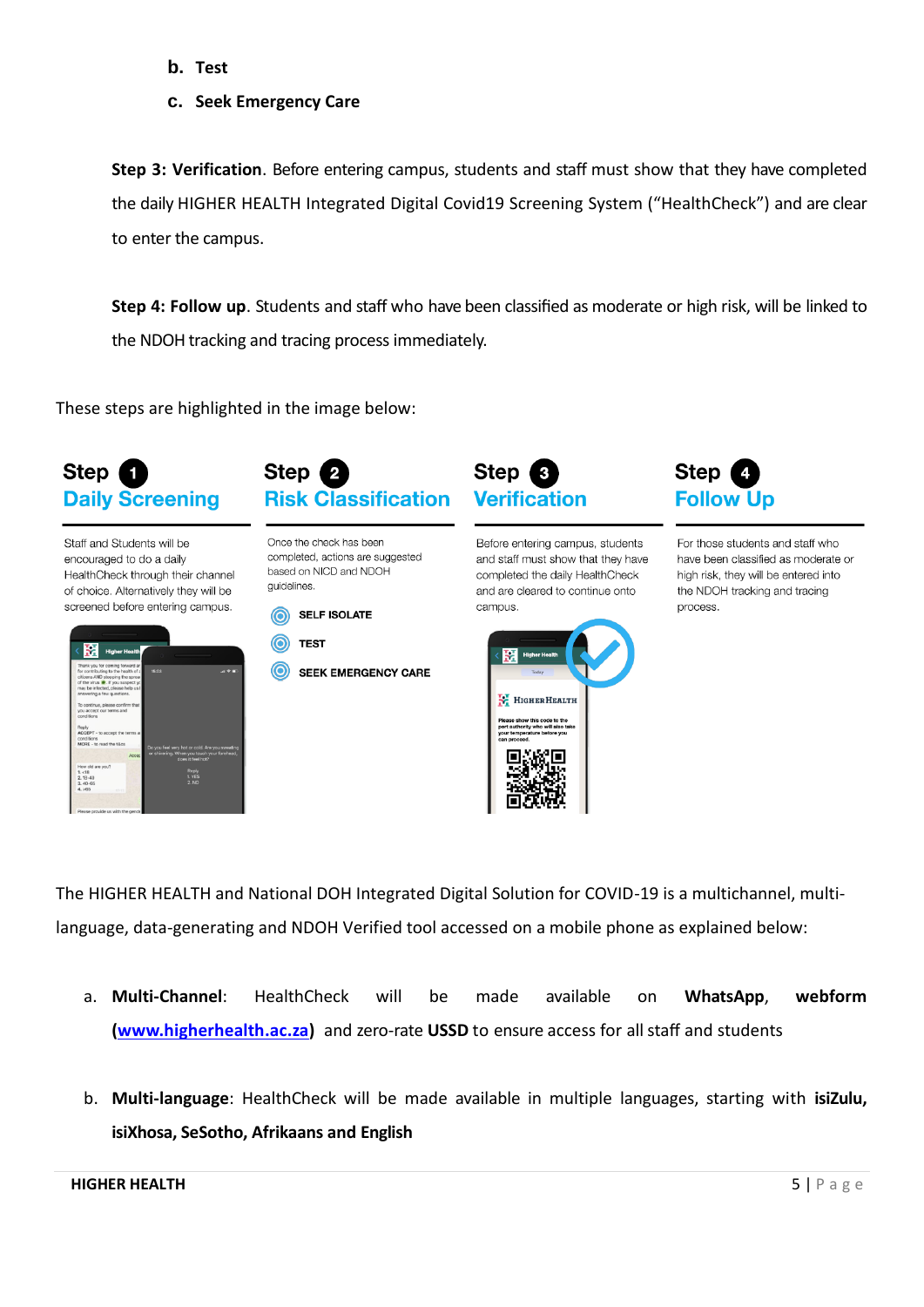- c. **Data generation**: The data collected using HealthCheck (including **age, gender and location)** will be mapped to individual campuses, using a dashboard system, allowing for early detection of hot spots andto assist the Institution, DHET and HIGHER HEALTH with decision making
- d. **NDOH Verified**: The HealthCheck algorithm has been approved by the National Department of Health as an official self-screening tool. Besides, the system links to the national tracking and tracing program of the NDOH.

These features are highlighted in the image below:



#### **Advantages of Option 1:**

- a. This approach aligns with the National, Provincial, and District Department of Health databases, thus linking systems to the national and district tracking and tracing program of the DOH and NICD. This can guide both the districts and the PSET institutions to take further steps in the management of the COVID-19 epidemic.
- b. This approach allows each person to screen themselves at home thereby reducing the risk of transmission of the virus when traveling to and from the campus and while waiting to do screening on campus.
- c. This technology-based system allows for each institution, and HIGHER HEALTH, to understand what screening is being done, and what the outcomes are (positive symptoms, referrals, etc.).
- d. This modality allows the institution to screen those students and staff who are off campus.
- e. This technology-based approach empowers each student and staff member to take responsibility for their health.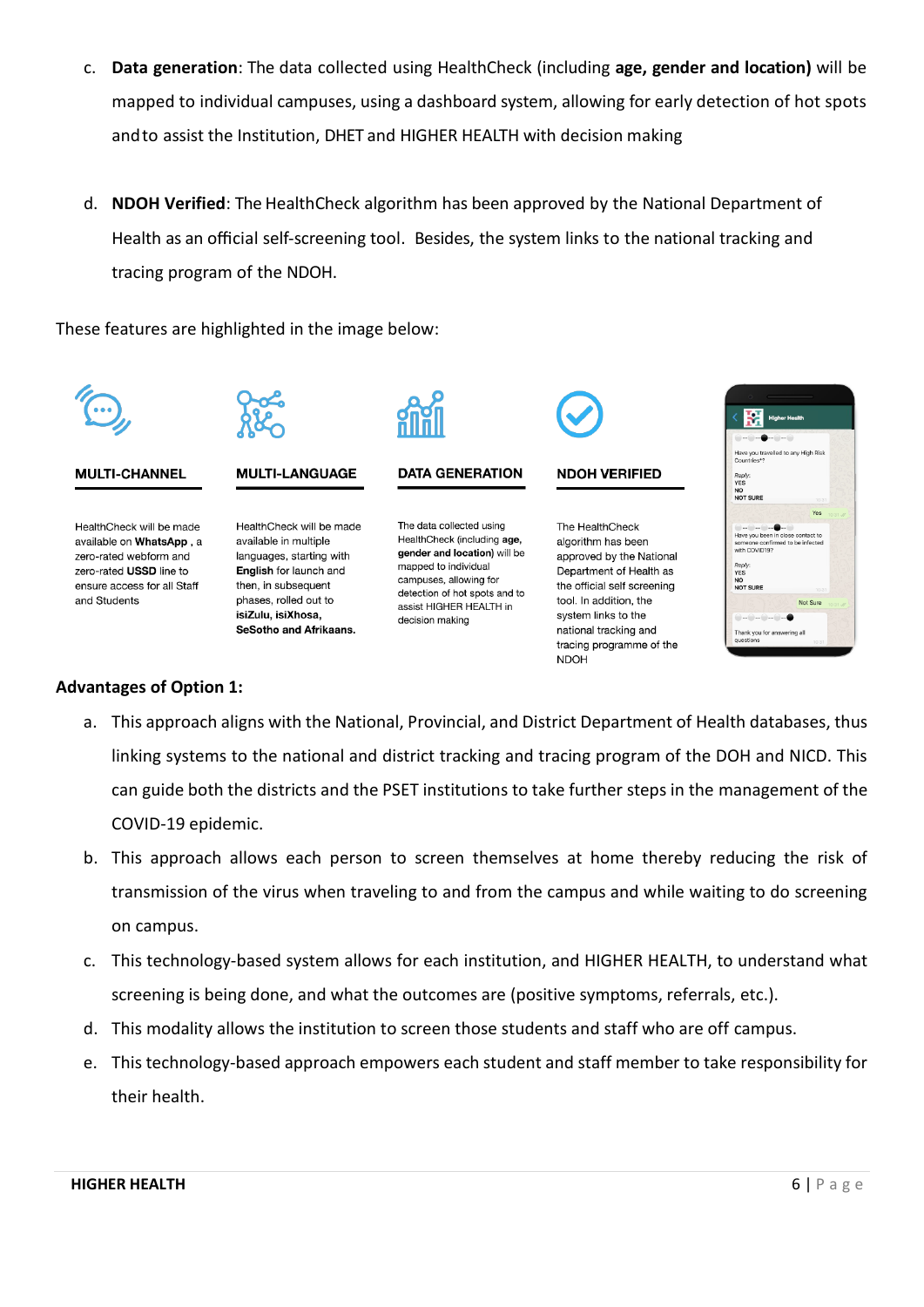# <span id="page-7-0"></span>**Option 2 – Mass Screening at Campus Entry Points Through Establishing Screening Stations at all Campuses**

Some institutions with limited entry points may choose to set up screening points at those gates of the institutions. These screening points will need to be large, high throughput systems that allow for each person/vehicle to be screened before entering the campus. Each person entering the institution will need to have a symptom screening done, and then triaged into a separate area for testing (or referral for testing) if they report a COVID-19 symptom. HIGHER HEALTH recommends that institutions install noninvasive, fever screening apparatus, such as infrared thermometers and CCTV thermometers, at the entry point as an additional measure. Two considerations are needed for establishing screening points:

- a. HIGHER HEALTH together with each Institution will develop many Student and Staff Volunteers and necessary Infrastructure as needed to screen the thousands of students, staff, visitors, and contractors entering our campuses daily. This will need to be modelled to ensure that the screening process does not prevent the normal workings of the institution.
- b. If Option 1 (above) is also in use, then the screening of those entering can be sped up if the person can show that they have screened themselves via the HIGHER HEALTH Integrated Digital COVID-19 Screening System ("HealthCheck") and have no COVID-19 symptoms. A daily bar code, with the date, will be generated for quick approval of the negative COVID-19 students and staff for quick entry.

Steps for Mass-Screening at Institutions (this screening is for those students who cannot screen themselves at home or who do not have any devices (like a phone, smartphone, etc.) that can assist them with their daily Self-screening using the HIGHER HEALTH Integrated Digital COVID-19 Screening System (HealthCheck):

**Step 1:** Institutions must establish a campus-based COVID-19 task team to be led by a senior management official. HIGHER HEALTH recommends for its staff to include in this task team. The COVID-19 task team will be responsible for identifying designated triage areas near campus entry points. It is recommended that a nearby Car Parking or an Entrance Foyer etc be considered when selecting the desired site for establishing Screening Stations. Management of the institution will be required to provide oversight and to assist the teams with additional tables, tents, chairs, and other basic requirements that arise.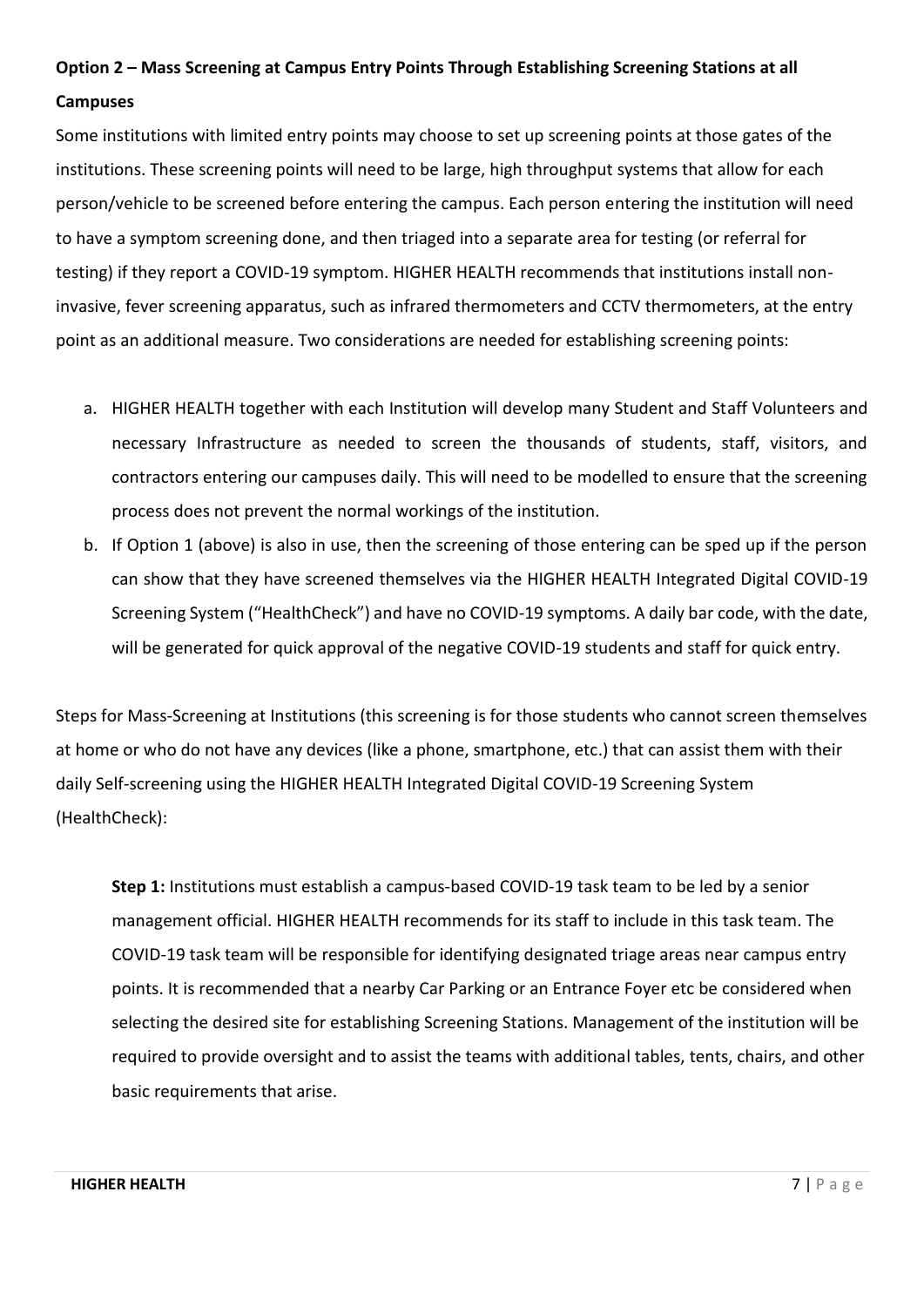**Step 2:** Each student presenting at the Screening Stations must adhere to government regulations such as social distancing of 2 meters, no hand to hand contact and wearing of a face mask/cloth throughout the process. Institutional management should ensure that campus security assist with monitoring student adherence to the regulations and managing the queues (tape can be used to indicate distances of 2 meters between people).

**Step 3:** The management of each PSET institution will be responsible for ensuring that all students and staff are alerted to the availability of the Screening Stations and the HIGHER HEALTH Integrated Digital Covid19 Screening System ("HealthCheck"). Student volunteers and HIGHER HEALTH staff can assist with this.

**Step 4:** HIGHER HEALTH will develop and train Student Volunteers at all campuses to provide support at the Screening Stations, that will ensure screening for all students, staff, and any visiting service provider entering campuses. Student Volunteers with support from Campus Student Support Services and HIGHER HEALTH staff will form part of the Screening Stations. The Screening Stations will provide Screening and Education program for all Students, Staff, and other visiting Service Providers on COVID 19 daily. A Detailed Student Volunteer Training Curriculum has been developed by HIGHER HEALTH and a Student Volunteer Protocol is being sent to all institutions in this regard.

**Step 5** Once people have been screened, using the HIGHER HEALTH Integrated Digital Covid19 Screening System ("HealthCheck"), the below steps will be followed:

- a. People with no symptoms will receive education, information, and health promotion materials on COVID-19. HIGHER HEALTH and student volunteers, who are capacitated on COVID-19, will be available to engage people further on the material.
- b. If people have COVID-19 symptoms, the following action is taken based on the **Risk Classification**  suggested in the NICD and NDOH guidelines (identified in Option 1):
	- Self-Isolate: Go back home. Those that cannot self-isolate, will be linked to the department of health quarantine sites/isolation centres.
	- **Test:** Person will be referred to services on campus if there are qualified professional nurses trained on COVID-19 testing or to the nearest COVID-19 testing site. [https://www.google.com/maps/d/viewer?mid=1BPFigDnAl4F\\_k13KaKkfWdrpRkJ8f0Ar&](https://www.google.com/maps/d/viewer?mid=1BPFigDnAl4F_k13KaKkfWdrpRkJ8f0Ar&shorturl=1&ll=-26.22474104683609%2C25.13659769374999&z=3) [shorturl=1&ll=-26.22474104683609%2C25.13659769374999&z=3](https://www.google.com/maps/d/viewer?mid=1BPFigDnAl4F_k13KaKkfWdrpRkJ8f0Ar&shorturl=1&ll=-26.22474104683609%2C25.13659769374999&z=3)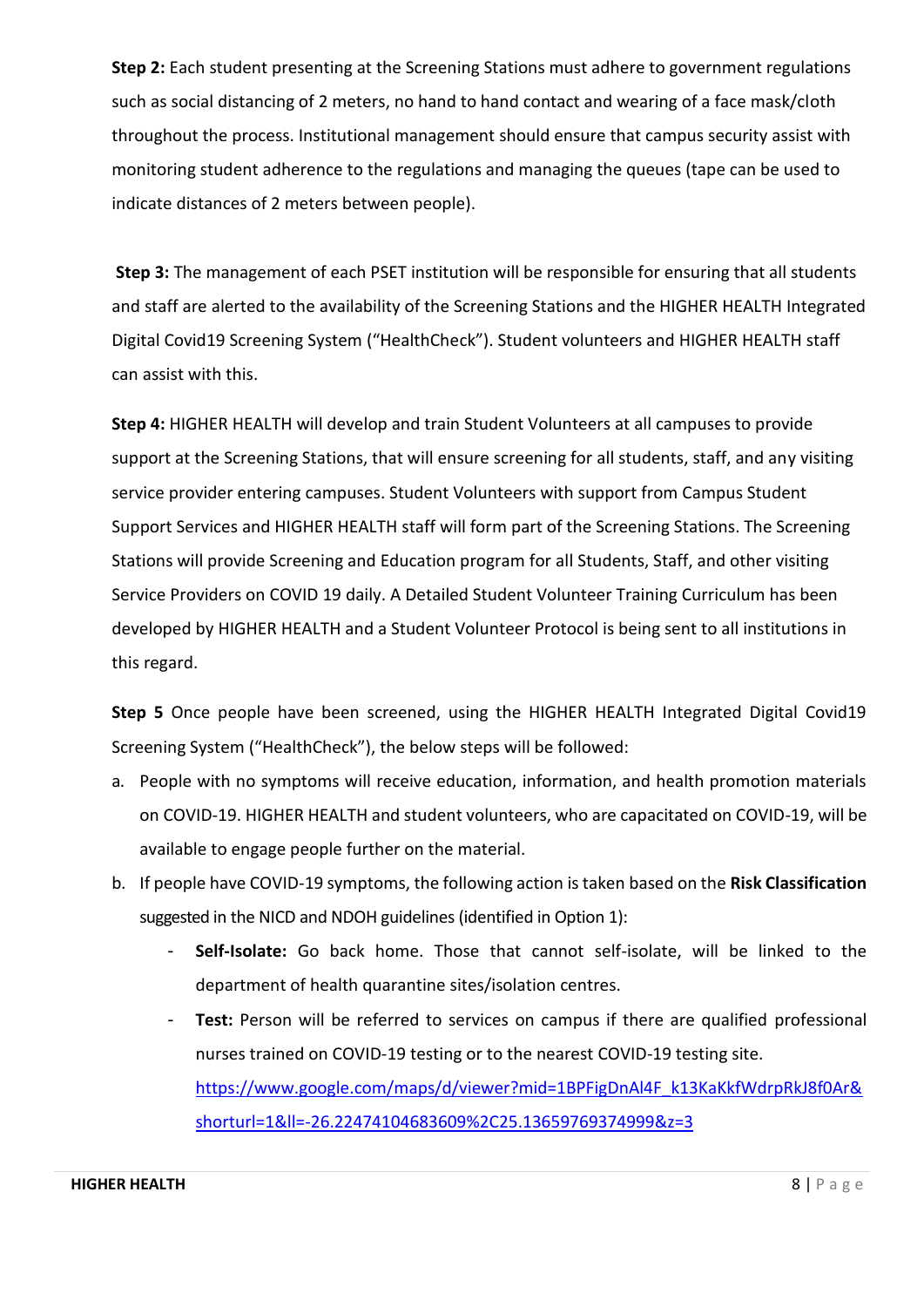- **Seek Emergency Care:** Should the person test positive for COVID-19, the PSET institution's management will be alerted and will then follow the institution's emergency response plans or the national guidelines of NDOH and NICD pertaining to the necessary care and support.
- c. **Linkage to treatment, care, and support:** Each campus should set up a referral system for testing. Each person who screens positive for COVID-19 must be referred to an appropriate testing site. This can be done in two ways:
	- If the institution has an adequate clinic on-site or roving nurses as provided by HIGHER HEALTH as part of the screening teams, the students can be referred to this facility for testing.
	- For those institutions where there is no adequate clinic/staff on-site, the person must be given a referral note to be taken to a designated nearest District COVID-19 testing site.
	- The HIGHER HEALTH Integrated Digital Covid19 Screening System ("HealthCheck") will also link the individual to the national, district tracking and tracing program of the NDOH, NICD and CDC, for further assistance.
	- The PSET institution management will do follow up to ensure successful referral to testing, where indicated, as per the HIGHER HEALTH PSET Sector Guidelines.

**Step 6:** Student volunteers will self-screen, using the HIGHER HEALTH Integrated Digital Covid19 Screening System ("HealthCheck"), at the end of each day and this will be confirmed by the team leader. The HIGHER HEALTH Clinical roving teams will be deployed to further screen and test student volunteers on a routine basis.

# <span id="page-9-0"></span>**Option 3 – Class-based Screening**

PSET institutions need to consider that each lecture/tutorial/practical start with a coordinated process of assessing if anyone present has symptoms of COVID-19. This will have to be done confidentially, and sensitively, to ensure that staff/students are not subjected to prejudice and stigma. The HIGHER HEALTH Integrated Digital Covid19 Screening System ("HealthCheck") should be used for this purpose.

# <span id="page-9-1"></span>**Option 4 – Roving Teams-based Screening**

**HIGHER HEALTH** 9 | P a g e PSET institutions with HIGHER HEALTH through their Student and Staff volunteers can work as "roving" screening teams across the campus. These teams should be present in all possible areas offering guidance and support to students and staff, including symptom screening and triage of symptomatic persons into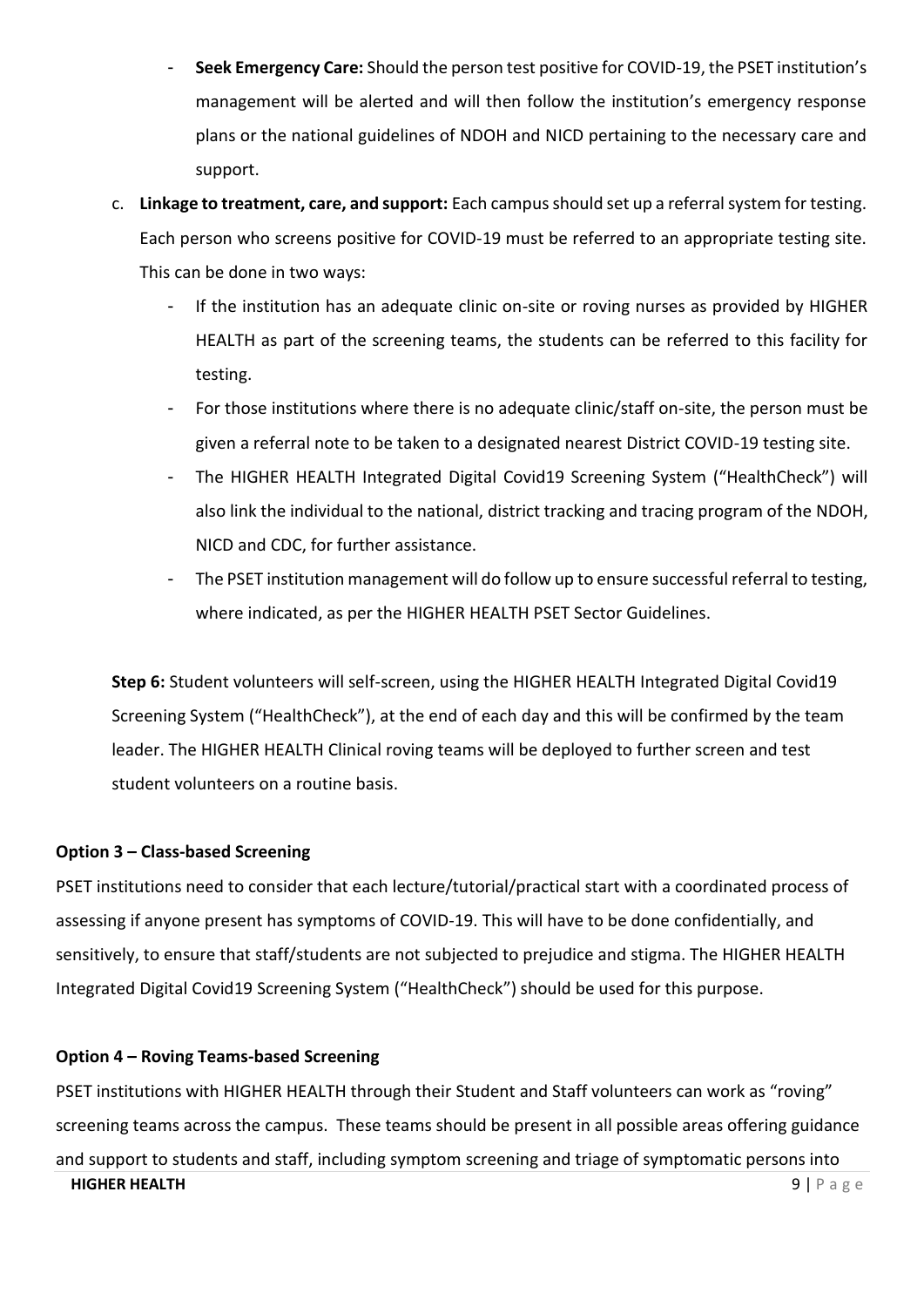testing and linkage to care. Such teams should have access to student areas, staff areas, residences, and common areas, such as cafeterias. The HIGHER HEALTH Integrated Digital Covid19 Screening System ("HealthCheck") should be used for this purpose.

#### <span id="page-10-0"></span>**Option 5 – Residence-based Screening**

Each student residence needs a COVID-19 response team, and within that team should be screening volunteers – as above in option 4. The Residence Management will take the lead in the and will be supported by the HIGHER HEALTH team. These screening teams should ensure that all people within the residences are screened daily, and where persons display symptoms, they should be linked to testing as well as being instructed to self-isolate within their rooms or a residence sickbay. Where this is not possible, students/staff need to be referred to government quarantine facilities. The HIGHER HEALTH Integrated Digital Covid19 Screening System ("HealthCheck") should be used for recording daily symptom screening.

#### <span id="page-10-1"></span>**Personal Protective Equipment (PPE) Precautions & Prevention**

Strict PPE precautions to be observed by all people doing screening that includes Student Volunteers, Support Staff, and HIGHER HEALTH Staff:

- a. Maintaining social distancing by keeping 2 meters from any person at all times
- b. No physical contact with other people i.e. no handshaking and ensure that you sneeze and cough into your elbow or a tissue (safely discard the tissue immediately)
- c. No hand to hand contact through the exchange of paper, cellphone devices, or any other material or commodity
- d. Mandatory use of face masks always
- e. Continuous use of hand sanitizers
- f. Screen shields to be used by all screening volunteers and staff at all workstations and triage to minimize direct contact between student volunteers and students and staff by providing built Perspex Screens
- g. PPE will be provided to the teams that will be screening students at campuses, in keeping with the national guidelines on PPE by both HIGHER HEALTH and Institutional management.
- h. Student volunteers will be provided with hand sanitizer and a facial mask/cloth by the team leader.
- i. Daily, all student volunteers and staff will self-screen using the HIGHER HEALTH Integrated Digital Covid-19 Screening System ("HealthCheck") which will be confirmed by their team leader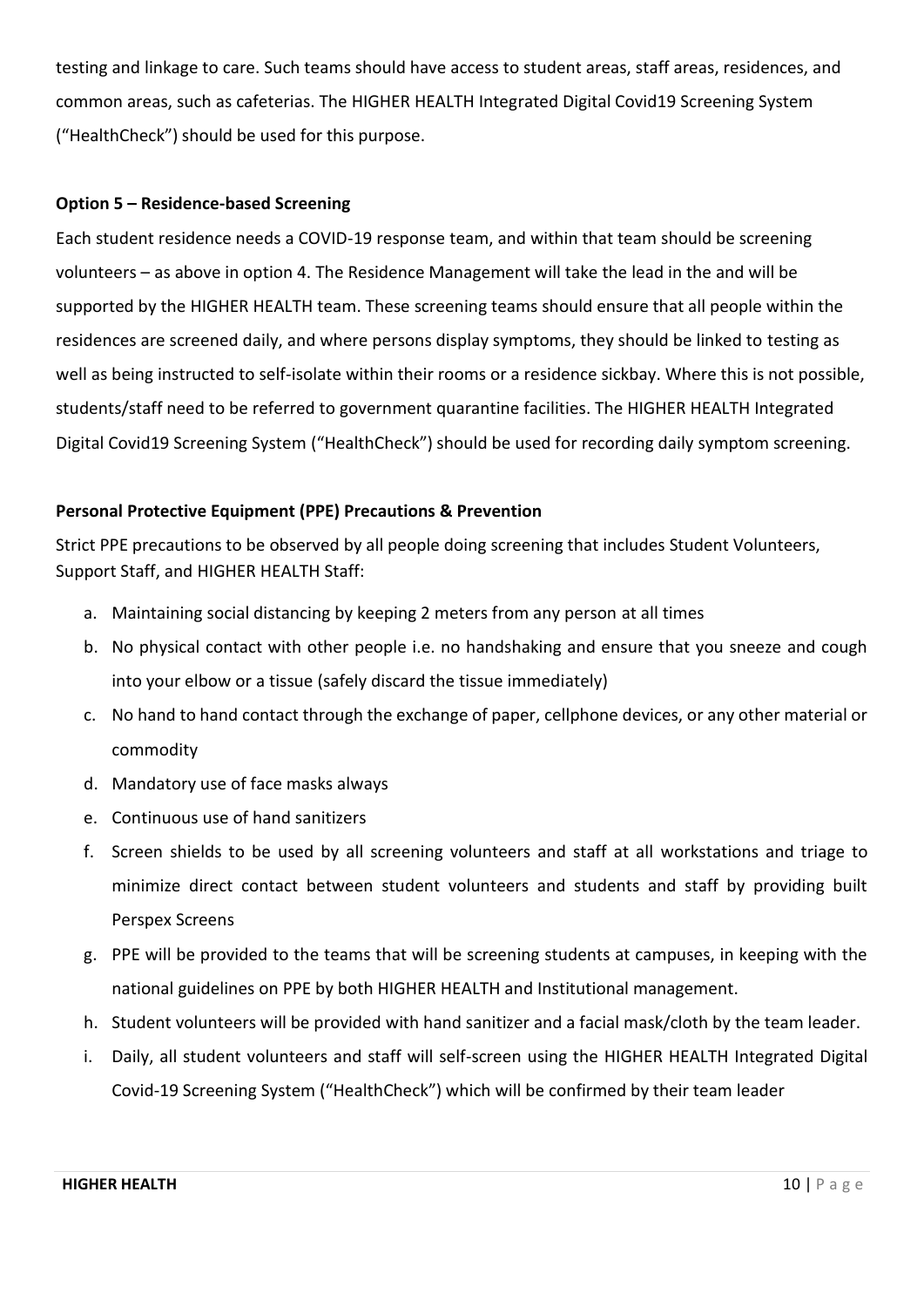# <span id="page-11-0"></span>**Leveraging the Opportunities for Health Promotion**

When screening for COVID-19 symptoms, every effort should be made to include other relevant health promotion messages and material by all Support staff, Student Volunteers, Academics, and HIGHER HEALTH Staff at campuses. These screenings are opportunities to leverage on other health issues messaging.